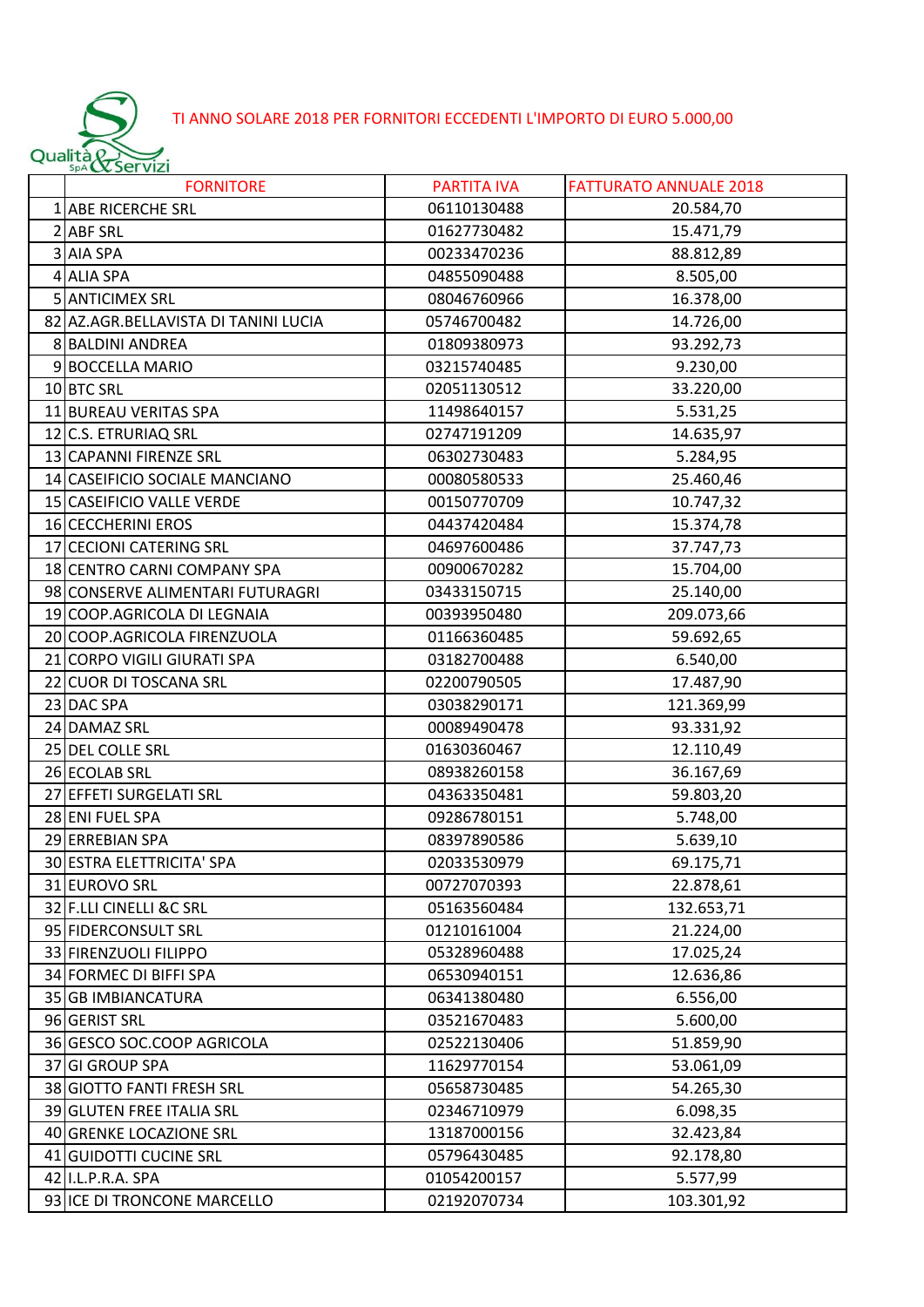| 43 IL MULINO S.S.                    | 06585190488 | 11.009,20  |
|--------------------------------------|-------------|------------|
| 44 IL VILLAGGIO DEI POPOLI SOC.COOP. | 04231360480 | 38.391,30  |
| 45 ILIOPESCA SRL                     | 06247320481 | 11.830,95  |
| 46 ILIP SRL                          | 03499571200 | 6.623,22   |
| 47 IMMOBILIARE VALLEVERDE SPA        | 00859110488 | 132.860,80 |
| 48 INFO TECNA SRL                    | 02636750966 | 56.297,00  |
| 6 IRIS DI AVANZINI                   | 00509450342 | 6.729,52   |
| 49 ITALPROSCIUTTI SRL                | 03972850162 | 39.084,55  |
| 50 JUNGHEINRICH ITALIANA SRL         | 00868800152 | 16.246,75  |
| 51 KEMIPLAST SRL                     | 02205410489 | 14.876,15  |
| 52 LOMBARDI ANNA MARIA               | 03101280489 | 11.464,70  |
| 7 L'UOVO DEL MUGELLO                 | 06688120481 | 43.770,00  |
| 92 MALCAPI VALENTINA                 | 02147400978 | 8.437,52   |
| 53 MARZI SPA                         | 01549690483 | 13.690,24  |
| 54 MAURIZIO CATALANO SAS             | 02322380979 | 7.900,00   |
| 55 MAZZOLI GUIDO                     | 06458550487 | 14.354,08  |
| 56 MEDSOL SRL                        | 06749400724 | 21.129,36  |
| 57 MOBILPESCA SURGELATI SPA          | 01029190475 | 14.809,00  |
| 97 MORI 2A SRL                       | 02945990170 | 29.418,00  |
| 58 O.P. CITTADELLA DELLA PESCA SRL   | 02118340468 | 29.135,74  |
| 59 OLEIFICIO FABBRI SPA              | 00507560464 | 30.077,92  |
| 60 PANAPESCA SPA                     | 00161570478 | 31.129,53  |
| 61 PARMAREGGIO SPA                   | 01299680353 | 87.615,67  |
| 62 PASTIFICIO FABIANELLI SPA         | 00102310513 | 12.787,67  |
| 63 PASTIFICIO PALANDRI SRL           | 00103900478 | 60.372,35  |
| 64 PISA ANNA                         | 04765840485 | 5.200,00   |
| 65 PRATELLI MARIA                    | 04758600482 | 5.166,69   |
| 66 PROBIOS SRL                       | 01691980484 | 5.944,99   |
| 67 PUBLIACQUA SPA                    | 05040110448 | 32.256,77  |
| 68 PULITRANSP SAS                    | 06689610480 | 121.179,44 |
| 94 QU.IN SRL                         | 01832860975 | 7.550,00   |
| 69 ROMAGNOLI M.CARLA                 | 01571240488 | 112.671,86 |
| 70 RSM SOC.REVISIONE                 | 01889000509 | 9.000,00   |
| 91 S.D.S SRL                         | 11516060156 | 8.803,96   |
| 71 S.M. FORMAGGI SRL                 | 01557240536 | 30.731,82  |
| 72 SALUMIFICIO GERINI SPA            | 01230300483 | 34.219,13  |
| 73 SAPORI DI TOSCANA SPA             | 01090340520 | 118.074,54 |
| 74 SERVIZI TECNICI OPERATIVI SRL     | 01760100972 | 20.162,82  |
| 75 SICURES SRL                       | 05917010489 | 7.318,20   |
| 99 SLOW FOOD ITALIA APS              | 02106030048 | 16.104,00  |
| 77 SOC.ARG. LAIANO DI MAURIZIO       | 06280400489 | 6.080,00   |
| 76 STAB.GRAFICO RINDI SNC            | 00314970971 | 5.304,36   |
| 78 STUD.ASSOC.CARETTI TAGLIAFERRI    | 05535950488 | 11.384,36  |
| 79 STUDIO FRANCESCO GREMIGNI         | 06026500485 | 34.638,30  |
| 80 SYNLAB TOSCANA SRL                | 01432620480 | 7.873,76   |
| 81 SYSTEMICA SAS                     | 05720320489 | 54.998,42  |
| 83 TECNOFOOD PACK SPA                | 01431300183 | 48.762,21  |
| 84 TIM SPA                           | 00488410010 | 11.212,75  |
| 85 TORTELLIFICIO JOLLY DI CASTALDI   | 03876280482 | 9.253,25   |
| 86 TOTI LEONARDO                     | 05425200481 | 48.646,47  |